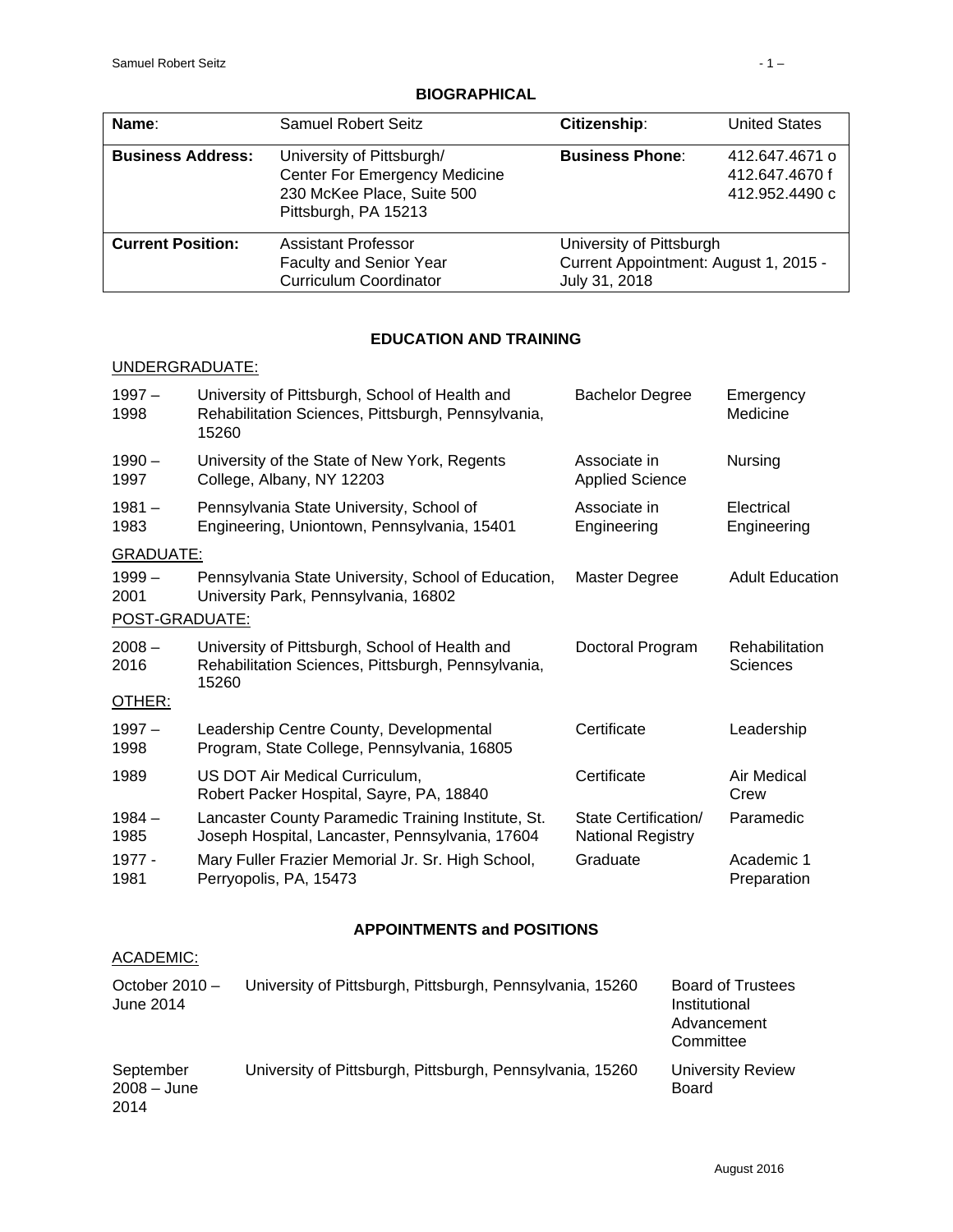| <b>Samuel Robert Seitz</b>     |                                                                                                                                                                                                                                        | $-2-$                                                                                                                                                               |
|--------------------------------|----------------------------------------------------------------------------------------------------------------------------------------------------------------------------------------------------------------------------------------|---------------------------------------------------------------------------------------------------------------------------------------------------------------------|
| May 2008 -<br>June 2010        | University of Pittsburgh, Pittsburgh, Pennsylvania, 15260                                                                                                                                                                              | <b>University Senate</b><br><b>Council Member</b>                                                                                                                   |
| May 2007 -<br><b>June 2010</b> | University of Pittsburgh, Pittsburgh, Pennsylvania, 15260                                                                                                                                                                              | University Faculty<br>Assembly Member                                                                                                                               |
| August 2006 -<br>Present       | University of Pittsburgh, School of Health and<br>Rehabilitation Sciences, Pittsburgh, Pennsylvania, 15260                                                                                                                             | PeopleSoft Software<br><b>Implement Committee</b>                                                                                                                   |
| August 2006 -<br>August 2009   | University of Pittsburgh, School of Health and<br>Rehabilitation Sciences, Pittsburgh, Pennsylvania, 15260                                                                                                                             | Nominations Committee                                                                                                                                               |
| November 2004                  | University of Pittsburgh, School of Health and<br>Rehabilitation Sciences, Pittsburgh, Pennsylvania, 15260                                                                                                                             | 35 <sup>th</sup> Anniversary<br>Committee                                                                                                                           |
| September<br>$2002 -$ Present  | University of Pittsburgh, School of Health and<br>Rehabilitation Sciences, Pittsburgh, Pennsylvania, 15260                                                                                                                             | Academic Integrity<br><b>Hearing Board</b>                                                                                                                          |
| August 2000 -<br>Present       | University of Pittsburgh, School of Health and<br>Rehabilitation Sciences, Pittsburgh, Pennsylvania, 15260                                                                                                                             | <b>Assistant Professor</b>                                                                                                                                          |
| NON-ACADEMIC:                  |                                                                                                                                                                                                                                        |                                                                                                                                                                     |
| August 2011 -<br>February 2012 | UPMC St. Margaret Hospital, Paramedic Response Team                                                                                                                                                                                    | <b>Casual Paramedic</b>                                                                                                                                             |
| February 2010 -<br>April 2010  | US Army Medical Research and Materiel Command<br>(USAMRMC); Scientific Peer Advisory and Review<br>Services division of the American Institute of Biological<br>Sciences (AIBS)                                                        | Reviewer; Battlefield<br>Airway Management for<br><b>Wounded Warriors:</b><br>Safe Airway Access in<br>Combat, Battlefield<br><b>Android Telemedicine</b><br>System |
| January 2008-<br>June 2010     | American Heart Association - Retention of Knowledge<br>and Skills for Basic Life Support (BLS) and Advanced<br>Cardiac Life Support (ACLS): A Randomized Controlled<br>Trial of Community-Based Prehospital Providers -<br>PRO07110156 | Co-Principal<br><b>Investigator and Study</b><br>Coordinator - Center for<br><b>Emergency Medicine of</b><br>Western Pennsylvania,<br>Inc.                          |
| November 2007 -<br>April 2009  | A comparison of cervical collar immobilization in healthy<br>volunteers - IRB # PRO07090011                                                                                                                                            | Co-Investigator and<br>Study Coordinator -<br><b>Center for Emergency</b><br>Medicine of Western<br>Pennsylvania, Inc.                                              |
| December 2007 -<br>Present     | American Red Cross Scientific Advisory Council                                                                                                                                                                                         | <b>Committee Member</b><br>(ARC SAC)                                                                                                                                |
| October 2006 -<br>Present      | U.S. National Fire Administration, National Emergency<br>Medical Services Management Curriculum Committee<br>(NEMSMCC)                                                                                                                 | <b>Committee Member</b><br>(FESHE)                                                                                                                                  |
| August 2006 -<br>December 2007 | Journal of Emergency Medical Services (JEMS)                                                                                                                                                                                           | <b>Continuing Education</b><br>Editor                                                                                                                               |
| June 2006 -<br>Present         | International Trauma Life Support International, Oakbrook<br>Terrace, IL 60181 USA                                                                                                                                                     | <b>Editorial Board</b>                                                                                                                                              |
| February 2005 -<br>May 2006    | Recruitment and Coordination of Human Subject Pool for<br>the CDC-NIOSH National Personal Protective Technology<br>Laboratory - IRB $#0502159$                                                                                         | Study Coordinator -<br><b>Center for Emergency</b><br>Medicine of Western                                                                                           |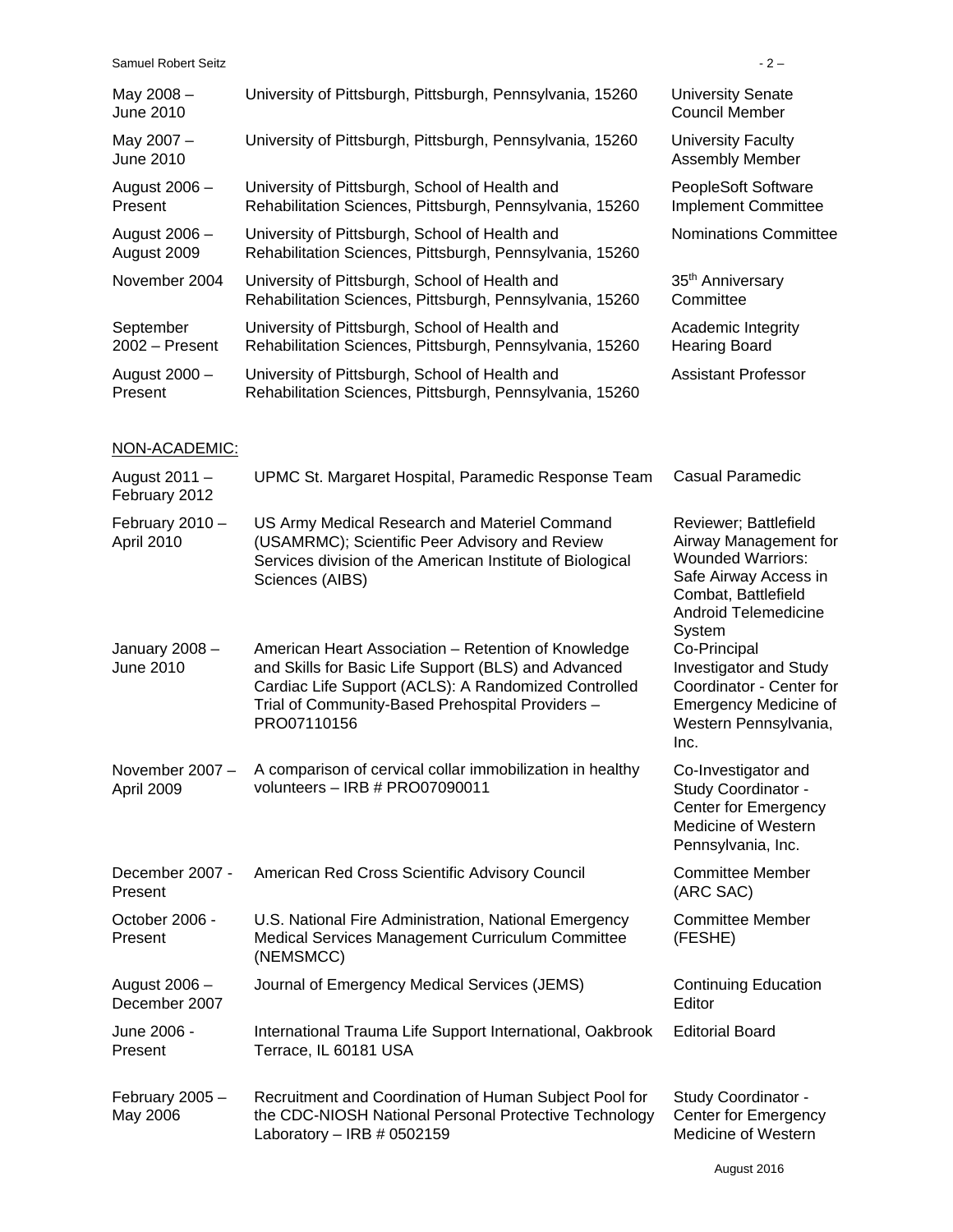|                                  |                                                                                                                               | Pennsylvania, Inc.                                  |
|----------------------------------|-------------------------------------------------------------------------------------------------------------------------------|-----------------------------------------------------|
| November 2002 -<br>December 2008 | International Trauma Life Support International, Oakbrook<br>Terrace, IL 60181 USA                                            | <b>Board of Directors</b>                           |
| May 2000 - May<br>2005           | Center For Emergency Medicine, Pittsburgh, PA 15213                                                                           | <b>Clinical Coordinator</b>                         |
| June 1996 - June<br>1997         | Centre County Ambulance Association, State College, PA                                                                        | President                                           |
| June 1996 - June<br>1997         | Pennsylvania Emergency Health Services Council,<br>Harrisburg, PA                                                             | Representative Council<br>Member                    |
| June 1996 -<br>August 2015       | American College of Emergency Physicians/ International<br><b>Trauma Life Support</b><br>Hamot Medical Center, Erie, PA 16550 | <b>ITLS PA Chapter</b><br>Coordinator               |
| March 1997 -<br>March 2002       | Geisinger Healthcare System, Danville, PA 17822                                                                               | <b>Air Medical Crew</b>                             |
| August 1995 -<br>May 2010        | STAT MedEvac - Center For Emergency Medicine,<br>Pittsburgh, PA 15213                                                         | <b>Air Medical Crew</b>                             |
| April 1994 - June<br>1997        | Alpha Community Ambulance Service, Inc., State College,<br>PA 16804                                                           | <b>Executive Director</b>                           |
| June 1991 - April<br>1994        | Robert Packer Hospital, Sayre, Pennsylvania, 18840                                                                            | <b>Assistant Program</b><br>Manger                  |
| June 1989 - June<br>1991         | Robert Packer Hospital, Sayre, Pennsylvania, 18840                                                                            | <b>Air Medical Crew</b>                             |
| August 1985 -<br>June 1989       | Community Hospital of Lancaster, Lancaster, PA 17403                                                                          | Paramedic                                           |
| May 1985 - June<br>1989          | Brandywine Hospital and Trauma Center, Coatesville,<br>Pennsylvania, 19320                                                    | Air Medical Crew                                    |
| 1983 to 1985                     | York County Hospital and Home, York, Pennsylvania,<br>17402                                                                   | <b>Nursing Assistant</b>                            |
| 1981 to 1983                     | Brownsville Ambulance Service, Brownsville,<br>Pennsylvania, 15440                                                            | Paramedic                                           |
| 1978 to 1983                     | <b>Grindstone Volunteer Fire Department</b>                                                                                   | <b>Emergency Medical</b><br>Technician/ Firefighter |

#### **GRANTS/ PRESENTATIONS/ RESEARCH**

Grants: American Heart Association, Community Healthcare Provider Retention Study; One year \$125,000; 2008 A comparison of cervical collar immobilization in healthy volunteers, Rizo Patron Enterprises LLC; \$5,050; 2007 Pittsburgh Emergency Medical Foundation for Research Article; \$1,500; 2005 National Personal Protective Technology Laboratory Respiratory Study; Five year \$1.3 million; 2005 Pittsburgh Emergency Medical Foundation for Palm Utilization in the Clinical Setting; \$5,000; 2004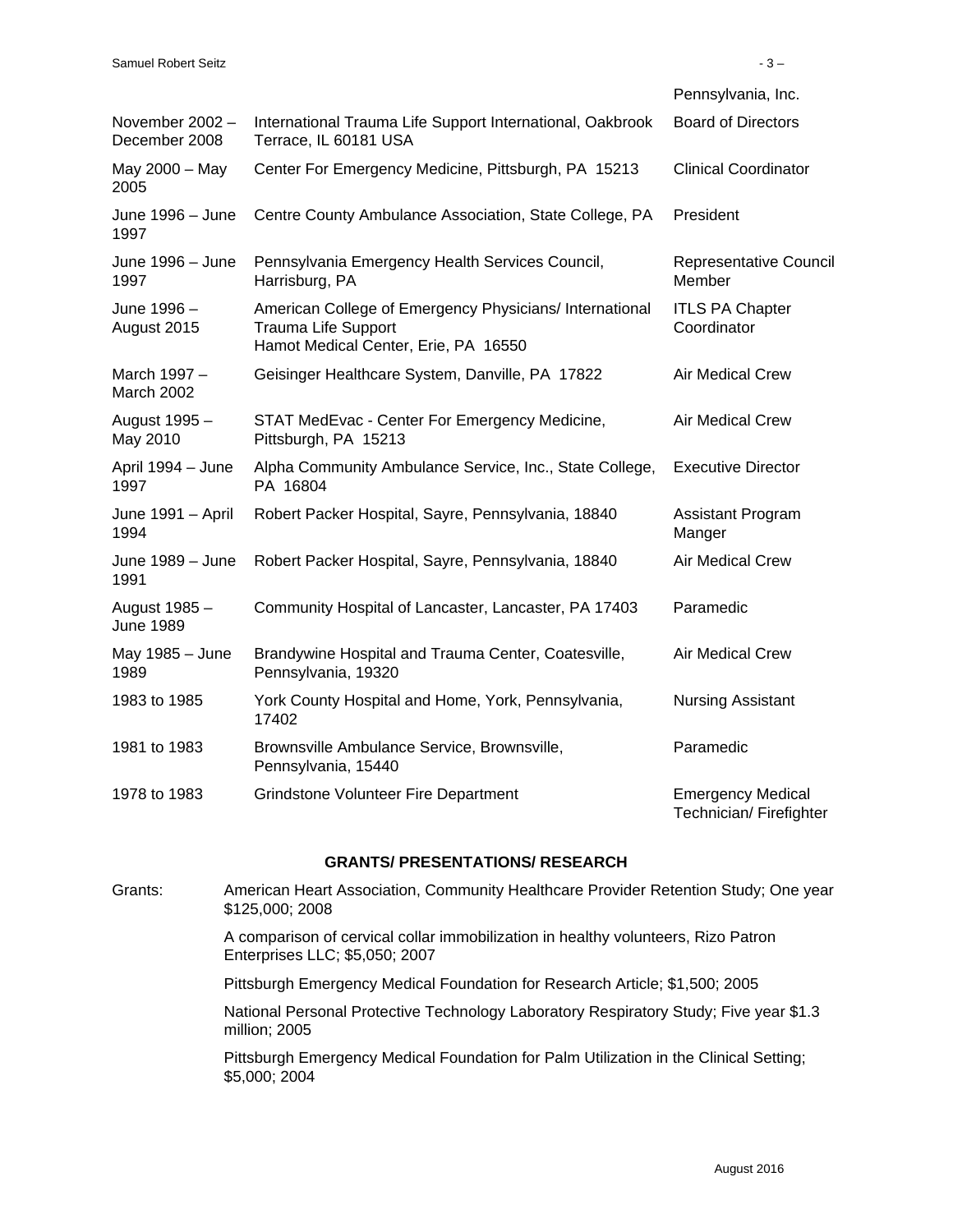#### Educational Presentations:

American Red Cross, Scientific Advisory Council, Washington, DC; 2016 – Epinephrine Auto-injector Administration by Laypersons

Toyama Prefecture Central Hospital, Toyama, Japan; 2015 – Use of Helicopters in Health Care

American Red Cross, Scientific Advisory Council, Washington, DC; 2015 – Epinephrine Auto-injector – Scientific Review and Advisory 2012

American Red Cross, Scientific Advisory Council, Washington, DC; 2013 – Burn Management

DEMEx2012, Delhi, India; 2012 – Triage, Patient Assessment, Table-top Exercise

Concepts in Trauma, Binghamton, NY;  $2012 -$  Ethics<sup>2</sup>, Expected and Enforceable, or Not?; ITLS Instructor/ Provider Hybrid Program

American Red Cross, Scientific Advisory Council, Washington, DC; 2012 – Stroke Assessment Tools – Scientific Review and ARC Advisory

Society of Michigan EMS Instructor Coordinators, Traverse City, MI; 2011 Transformational Education; Education, Research and Clinical Practice in Airway Management of the Trauma Patient

American Red Cross, Scientific Advisory Council, Pensacola, FL; 2010 – Hemostatic Agents – ARC Advisory

Response 2009, Illinois College of Emergency Physicians, Springfield, IL; 2009 – EMS Education, A+ or D-: Evolution of Education in EMS; Managing Agricultural Emergencies: Farm Trauma and Rescue; Education, Research & Clinical Practice in Airway Management of Trauma Patients

Concepts in Trauma, Owego, NY; 2008 – Education, Research & Practice; Benefits to Treating Trauma Patients

Bechtel Bettis Laboratory, West Mifflin, PA; 2008 – Medical and Administrative Aspects of Hyperthermia and Hypothermia

Health Symposium, Carnegie Mellon University, Pittsburgh, PA; 2007: Doctors of Carnegie Society and the Triple Helix – Medical Ethics: Decisions, Rights and Law

Mentor Fire Department, Mentor, OH; 2007 Treating Trauma Patients; Same Old, Same Old – Or Is It?

National Association of EMS Educators, Pittsburgh, PA; 2006 ITLS Update

UPMC Sports Medicine Fellowship, Pittsburgh, PA; 2007 - 2011 Spinal Motion Restriction

International Trauma Life Support, Scottsdale, AZ; 2005 Trauma Training and Simulation

International Trauma Life Support, Pune, Bangalore and Kakinada, India, 2005 Educational Methodologies in Trauma Training

International Trauma Life Support, Port of Spain, Trinidad, 2004 Educational Methodologies in Trauma Training

Tools and the Talent, Pittsburgh, PA; 1999 Current Education Level of Administrators and Managers in EMS

Research: African-American Patients Receive Fewer Cardiac Medications Than Their Caucasian Counterparts – Reed 2014; Faculty Mentor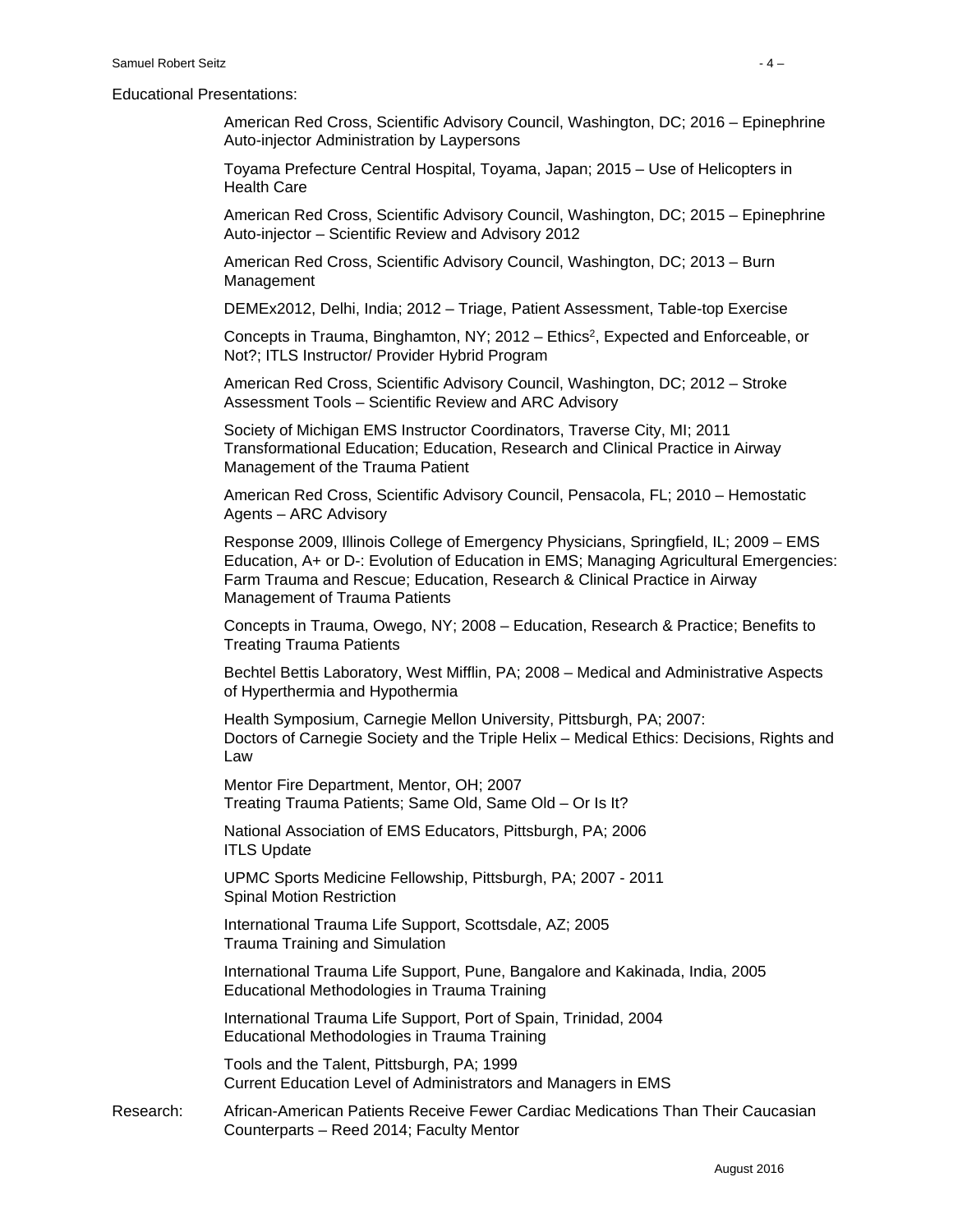EMS Protocol Pain Management Efficiency of Morphine vs. Fentanyl – Ellis 2013; Faculty **Mentor** 

Retention of Knowledge and Skills for Basic Life Support (BLS) and Advanced Cardiac Life Support (ACLS): A Randomized Controlled Trial of Community-Based Prehospital **Providers** 

Spinal Motion Restriction Comparative Analysis of Various Types of Cervical Collars

Improving Pre-Hospital Resuscitation Performance Using a Computerized Human Patient Simulator

Observational Study for Optimizing Prehospital Resuscitation

EMS Airway Training Opportunities

Agricultural Rescue Training Program

Spinal Motion Restriction Utilizing Various Cervical Immobilization Devices

Adjunct Writer; National Standard Curriculum – Paramedic; 1996 – 1998

Expert Testing Content Developer – NREMT, 2006

Expert Writer; Educational Standards Project – NAEMSE; 2006 – Present

#### **PUBLICATIONS**

Published Articles/ Abstracts:

Payne, E., Berry, D. C., **Seitz, S. R.** (2014). Educating the Educator: Use of Advanced Bleeding Control Mechanisms in Athletic Training: A Shift in the Thought Process of Prehospital Care – Part 2 Hemostatic Agents. *Athl Train Educ J*; Manuscript submitted for acceptance

Berry, DC, **Seitz SR**, Payne, EK. (2013). Educating the educator: Use of Advanced Bleeding Control Mechanisms in Athletic Training: A Shift in the Thought Process of Prehospital Care – Part 1 Tourniquets. Athl Train Educ J; In Print

Berry, DC, **Seitz SR**. (2012). Educating the educator: Use of Pulse Oximetry in Athletic Training. Athl Train Educ J; 7(2):107-116

Berry, David C., **Seitz, SR**. (2011). Educating the Educator: Teaching Airway Adjunct Techniques in Athletic Training, Athl Train Educ J; 6(2):107-116.

Hostler, D., Colburn, D., **Seitz, SR**. (2009), A comparison of three cervical immobilization devices, PEC, 13(2):256-60.

Johnston, B., **Seitz, S**., Wang, H., (2006), Paramedic Student Endotracheal Intubation Training Experience, Acad Emerg Med. 13(10):1051-5. Epub 2006 Aug 31.

Wang, H., **Seitz, S**., Hostler, D., Yealy, D., (2005), Defining the "Learning Curve" for Paramedic Student Endotracheal Intubation, PEC, Apr-Jun;9(2):15-62.

Other Publications:

Campbell, J., Alson, R. (2015), ITLS Provider  $8<sup>th</sup>$  Ed., Pearson Education, Inc. Upper Saddle River – Lead Editor Skills Chapters/ Author

Campbell, J., (2011), ITLS Provider  $7<sup>th</sup>$  Ed., Pearson Education, Inc., Upper Saddle River – Contributing Author/ Editor

ITLS eTrauma (2009), International Trauma Life Support  $6<sup>th</sup>$  Ed. Online – Contributing Author/ **Editor** 

Dietrich, A.M., Shaner, S., (2009), Pediatric Trauma Life Support, International Trauma Life Support, Downers Grove – Editor/ Reviewer

National Association of EMS Educators – Education Standards Expert Writer, September (2006)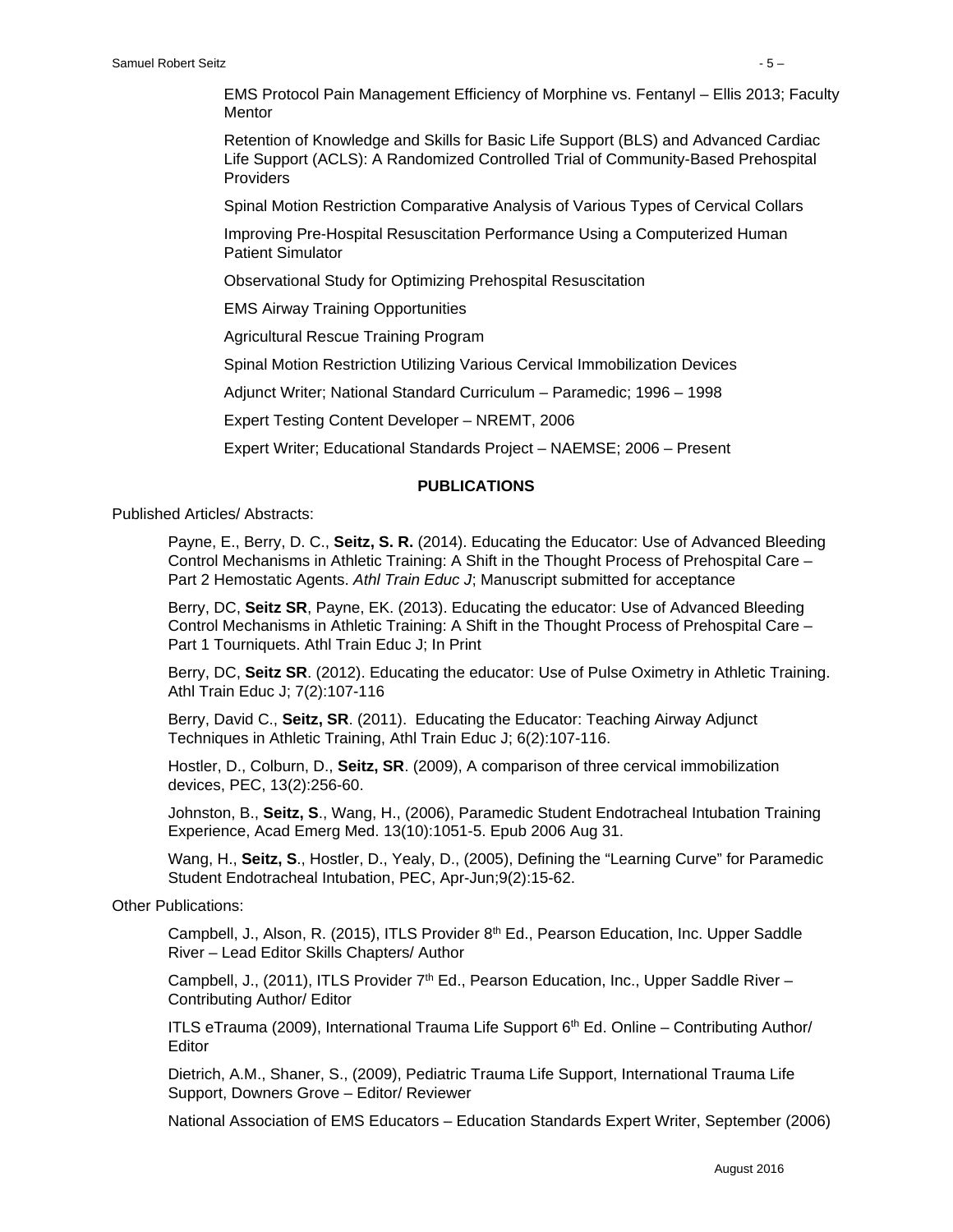Stoy, W., Platt, T., Lejeune, D., (2005), *EMT-Basic Textbook 2nd Ed*., Mosby, St. Louis – Contributing Author

National Highway Traffic Safety Administration – EMT-Paramedic National Standard Curriculum, Adjunct Writer, (1997)

#### Reviews:

International Trauma Life Support, Pearson Education

Journal of Emergency Medical Services, Elsevier Publishing

US Army Medical Research and Materiel Command (USAMRMC); Scientific Peer Advisory and Review Services division of the American Institute of Biological Sciences (AIBS)

#### **MEMBERSHIPS IN PROFESSIONAL and SCIENTIFIC SOCIETIES**

| Scientific Advisory Council, American Red Cross                      | 2008 |
|----------------------------------------------------------------------|------|
| National EMS Management Curriculum Committee                         | 2007 |
| Fire and Emergency Services Higher Education (FESHE)                 | 2006 |
| National Association of Emergency Medical Service Educators (NAEMSE) | 2000 |
| International Management Council (IMC)                               | 1991 |
| National Association of Emergency Medical Technicians                | 1987 |
| International Trauma Life Support (ITLS)                             | 1985 |
| Institute of Electrical and Electronics Engineers (IEEE)             | 1983 |

#### **HONORS**

| University of Pittsburgh                         | Institutional Advancement Committee 2010 - 14 |
|--------------------------------------------------|-----------------------------------------------|
| <b>American Red Cross</b>                        | Scientific Advisory Council 2008 - 16         |
| University of Pittsburgh                         | University Review Board 2008 - 14             |
| University of Pittsburgh, SHRS:                  | University Senate Member 2008-10              |
| University of Pittsburgh, SHRS:                  | Faculty Senate Member 2007-10                 |
| University of Pittsburgh, SHRS:                  | Academic Integrity Hearing Board 2002 - 16    |
| International Trauma Life Support:               | Editorial Board 2006 - 15                     |
| International Trauma Life Support:               | International BOD 2005 - 08                   |
| International Trauma Life Support:               | International Coordinator of the Year - 1998  |
| <b>Outstanding Young American Award:</b>         | 1996, 1997 and 1998                           |
| Who's Who in America High School Students Award: | 1981                                          |

#### **PROFESSIONAL ACTIVITIES**

#### INSTRUCTION:

- Undergraduate level courses include Pharmacology, Pathophysiology, Medical 1 Adult Medical Emergencies, EMS Administration, Management and Leadership; Leadership in Healthcare, Senior Internship, Senior Seminar, Rehabilitation Ethics; Curricula labs include Physical Examination and Medication Administration, Emergency Medical Technician, Cardiology & Respiratory, Medication Administration, Physical Examination and Assessment Based Management.
- EM Residency/ Graduate level courses and presentations include Physician Field Training Course, UPMC Sports Medicine Fellowship, Public Speaking Techniques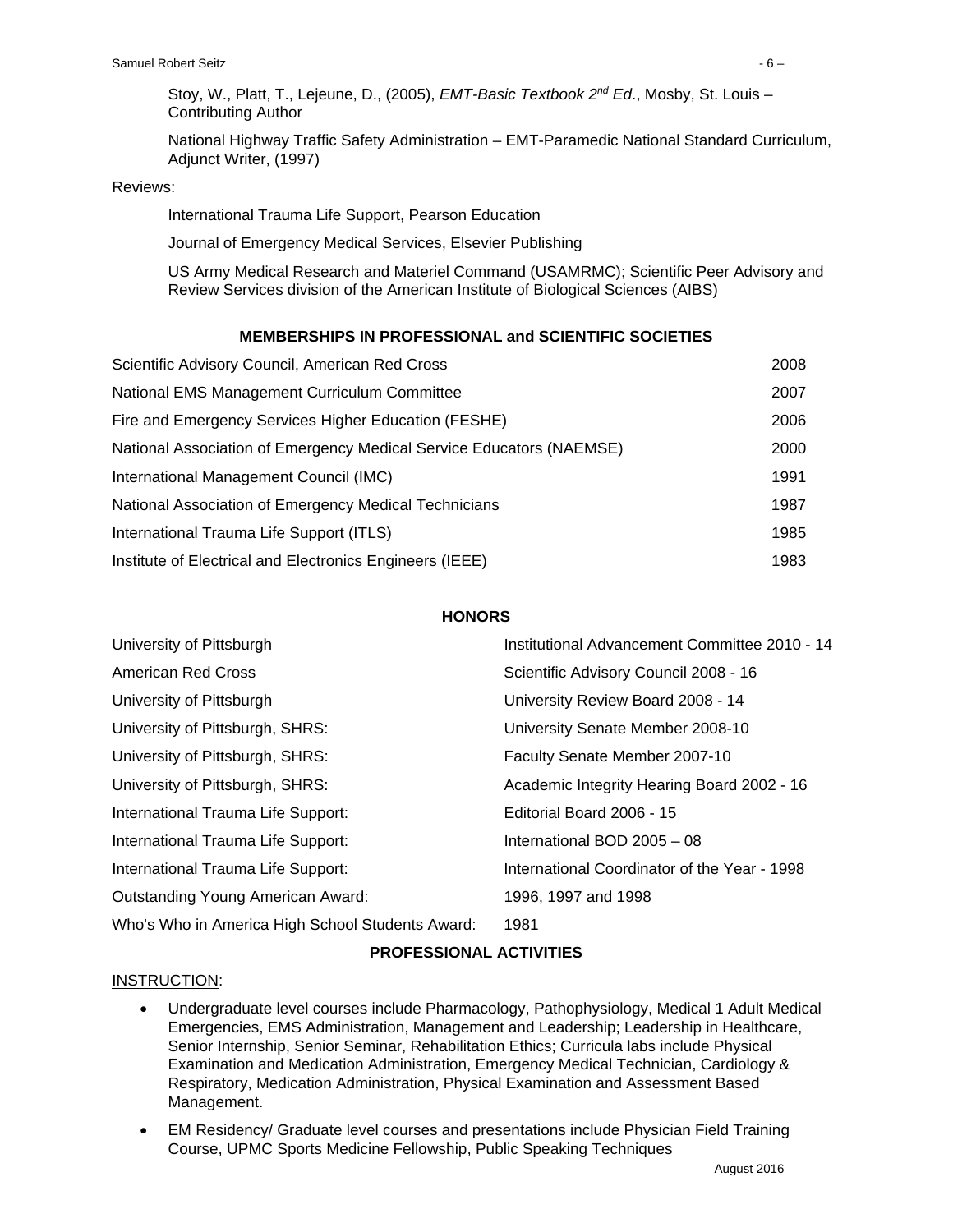- UPMC Sports Medicine Fellowship, Pittsburgh, PA; 2007 2011; Assessment for and application of pre-hospital equipment to manage Spinal Motion Restriction
- As Clinical Coordinator, responsible for clinical experiences of degree and non-degree Paramedic and EMT Programs to include; new and existing clinical site development; student orientation, evaluation and feedback, review of documentation related to and grading of all clinical experiences.
- Certification courses include Advanced Cardiac Life Support, Pediatric Advanced Life Support, Advanced Medical Life Support, Basic Cardiac Life Support, International Trauma Life Support, Emergency Medical Technician – Paramedic Refresher training

#### ADMINISTRATION:

Assistant Professor:

- Emergency Medicine, Faculty and Senior Year Curriculum Coordinator, Bachelor Degree Program, University of Pittsburgh
- Diploma and Certificate Programs, Faculty, Emergency Medicine, Center for Emergency Medicine
- Development, implementation and ongoing administration of distributive education for the senior year Emergency Medicine Bachelor Degree Program
- Ongoing research, publications, committee participation, recruitment, curricula development and implementation, community committee relations
- Contributory with initial development of the Physician Assistance Master of Science Program now offered by University of Pittsburgh, School of Health and Rehabilitation
- As the Continuing Education Editor for the Journal of Emergency Medical Services (JEMS), managed development, review and submission processes for print publication and distributive education publication

Executive Director:

- Transition of not-for-profit organization from club atmosphere to business focus (combination volunteer 2/3 and career 1/3 staffing)
- Doubling assets of organization with zero liabilities; Increase of collections for services billed from 44% to near 80%; Expanding service volume 193%
- Development and implementation of first organizational strategic plan; Strategically positioned service throughout community to be competitive
- Positioned organization as preferred provider with major HMO, service acted as gate keeper for central Pennsylvania ambulance and wheelchair transports
- Development and implementation of multiple contracts for service with HMO's, Skilled Nursing Care Facilities, Home Health agencies and non-healthcare services.
- Obtained Advanced Life Support licensure and operations, implementation of process to acquire accreditation through CAAS and program development for wheel chair van services
- Elected as President of Centre County Ambulance Association 1996 1997

Assistant Program Manager:

- Responsible for the supervision of all staff and day-to-day operations of the helicopter program, ground ambulance service, ground paramedic response service and communications center
- Implemented multiple educational programs for staff and community healthcare providers
- Completed Crosby's Continuous Quality Improvement program; active member of International Management Council
- Elected as Pennsylvania Emergency Health Services Council Representative